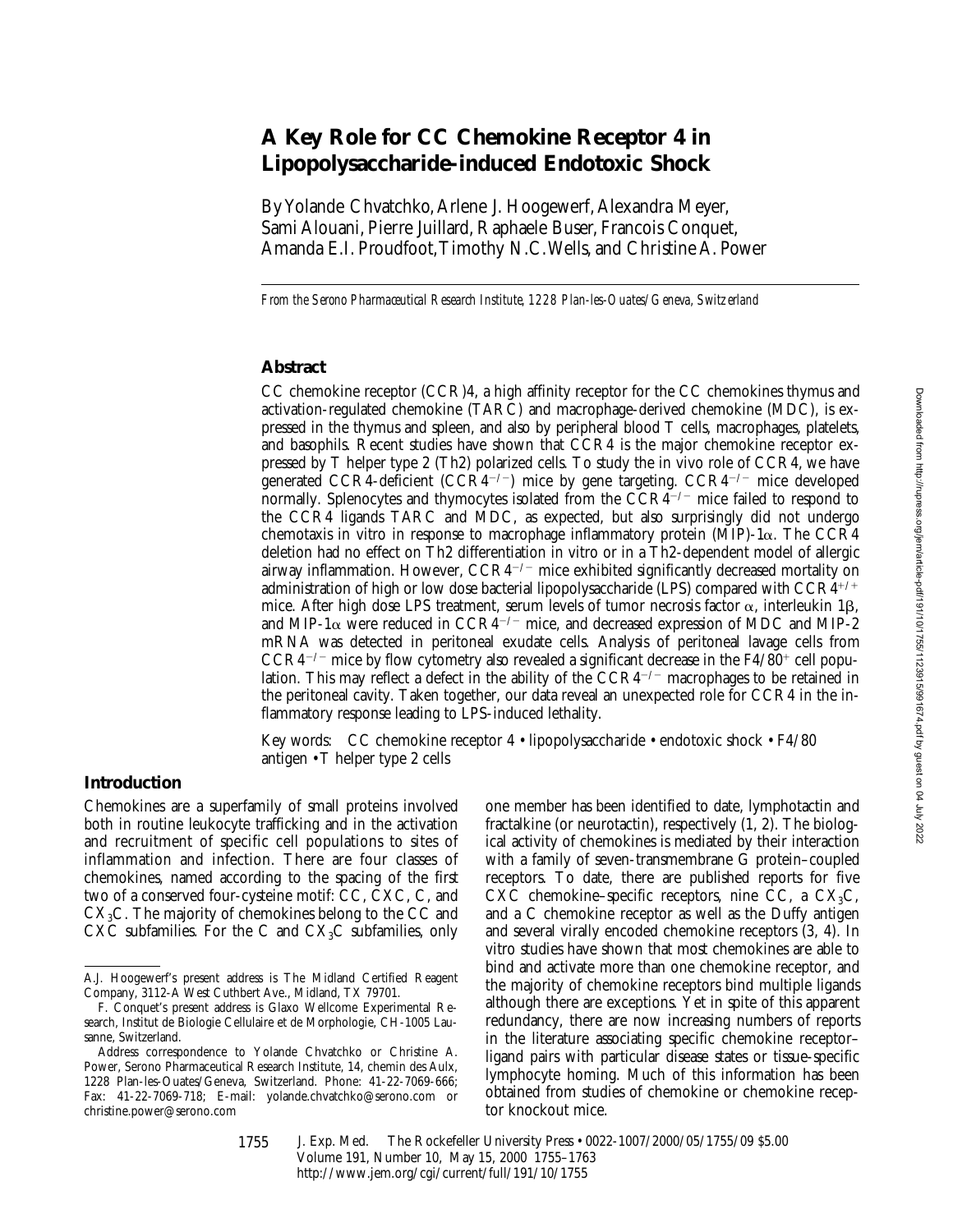We have previously reported the molecular cloning of both human and murine CC chemokine receptor (CCR)1 4 (5, 6). Although originally identified as a receptor for macrophage inflammatory protein (MIP)-1 $\alpha$  and regulated upon activation, normal T cell expressed and secreted chemokine (RANTES), CCR4 is in fact a high affinity receptor for two recently described CC chemokines, thymus and activation-regulated chemokine (TARC) (7) and macrophage-derived chemokine (MDC) (8). CCR4 mRNA is expressed predominantly in the thymus, spleen, and in peripheral blood leukocytes, including T cells, basophils, monocytes (5), macrophages, and platelets (9). In addition, several reports have shown that CCR4 is highly expressed by human T cells polarized towards the Th2 phenotype (10–12). These Th2 cells are also responsive to the CCR4 ligands TARC and MDC, leading investigators to suggest a role for CCR4 in the development of Th2 responses. Finally, a recent report has shown that CCR4 is also expressed on all skin homing T cells expressing cutaneous lymphocyte antigen (CLA) (13).

To study the role of CCR4 in vivo, we have generated CCR4-deficient mice by gene targeting. Here, we show that in spite of the reported high level expression of CCR4 on human Th2-polarized cells, CCR4 deletion had no effect on the development of the response in a classical Th2 dependent murine model of airway inflammation. However,  $CCR4^{-/-}$  mice showed an unexpected resistance to the lethal effects of LPS in two models of LPS-induced endotoxic shock.

# **Materials and Methods**

*Generation of CCR4-deficient Mice.* The murine (m)CCR4 gene was isolated from an HM-1 embryonic stem (ES) cell library in  $\lambda$ FIXII vector (Stratagene) by plaque hybridization using murine CCR4 cDNA as a probe (6). Two unique clones of 12.18 and 13.08 kb were shown to contain the mCCR4 coding sequence by PCR, using specific primers (6). An 8.5-kb fragment of genomic DNA confirmed to contain the CCR4 coding sequence by Southern blotting was subcloned into pBluescript II  $SK^-$  to generate pCCR4. The entire CCR4 coding sequence was then removed as an NheI-HpaI fragment and replaced with a neo cassette (derived from pMC1neoPolyA; CLONTECH Laboratories, Inc.). The resulting construct was digested with EcoRV and Eco47-3, and religated to generate a plasmid containing a long arm of homology of 4,904 bp and a short arm of homology of 1,318 bp. Finally, a thymidine kinase (tk) cassette was inserted into the HindIII-XhoI site of the plasmid to produce the targeting vector. The targeting vector was linearized with NotI and electroporated into HM-1 ES cells as described previously (14). Gancyclovir and G418-resistant clones were selected.

DNA was isolated from resistant clones using DNAzol (GIBCO BRL), and the presence of the transgene was detected by PCR and verified by Southern hybridization on PstI-digested genomic DNA, using a 466-bp probe derived by AvrII-NsiI digestion of pCCR4. Seven independent transgene-containing ES cell clones were used to produce chimeric mice by blastocyst injection according to standard procedures (15). Two 100% chimeric males derived from two independent ES clones were mated with a 100% chimeric female to generate heterozygous  $CCR4^{+/-}$  mice, and littermates from the matings of  $CCR<sub>4</sub><sup>+/-</sup>$  mice were analyzed for the presence of homozygous  $CCR4^{-/-}$  mice by Southern blot analysis or by PCR on tail DNA. The sequences of the PCR primers used are: (primer 1, neomycin gene) 5'-CGCT-TCCTCGTGCTTTACGGTAT; (primer 2, CCR4 3' untranslated region) 5'-ATAGCCTTGGCTGGTCTGGAACTA; (primer 3, mCCR4 coding region sense primer)  $5'-{\rm CCAAA}$ -GATGAATGCCACAGAGGTCACAG; (primer 4, mCCR4 coding region antisense primer) 5'-TTACAAAGCGTCACG-GAAGTCATG.

*Reverse Transcriptase PCR.* Total RNA was isolated from thymocytes, splenocytes, or peritoneal lavage cells using Trizol™ (GIBCO BRL).  $1 \mu$ g of total RNA from thymocytes and splenocytes or total RNA from 106 peritoneal exudate cells was reverse transcribed using Superscript<sup>™</sup> (GIBCO BRL) and oligo dT<sub>12–18</sub> primer according to the manufacturer's instructions. One twentieth of the cDNA synthesis reaction was then subjected to 25 cycles of PCR using AmpliTaq™ (PerkinElmer) and PCR primers based on the EMBL/GenBank/DDBJ database entries for MIP-2 (X53798), mMDC (AF052505), and mCCR4 (X90862). PCR products were analyzed on 1% agarose gels stained with ethidium bromide, and bands migrating at the correct molecular weight were verified by direct sequencing. For semiquantitative reverse transcriptase (RT)-PCR, bands were quantitated using Kodak Digital Science v1.0 software and results are expressed as arbitrary units of mRNA.

*In Vitro Differentiation of Th1 and Th2 Cells.* CD8<sup>+</sup> and Ig<sup>+</sup> depleted cells from lymph nodes and spleens of naive  $CCR4^{+/+}$ and  $CCR4^{-/-}$  mice were cultured for 4 d on plates coated with an anti-CD3 antibody (145-2C11; BD PharMingen) as described previously (16) in the presence of either murine IL-12 (500 pg/ ml; R&D Systems) plus anti-IL-4 mAb (10 μg/ml) or murine IL-4 (500 U/ml; ImmunoKontact) plus anti-IFN- $\gamma$  mAb (10  $\mu$ g/ml; BD PharMingen). After a 5-d culture period, cells were washed and restimulated for 24 h at a density of  $2 \times 10^5$  cells per well on an anti-CD3–coated 96-well plate (Costar) in the presence of murine IL-2 (50 U/ml; R&D Systems).

Animals and Treatments. Homozygous CCR4<sup>-/-</sup> mice were backcrossed with C57BL/6 mice (Centre d'Elevage Janvier) for four generations. Age- and weight-matched  $CCR4^{-/-}$  and  $CCR4^{+/+}$  littermates from heterozygote  $(CCR4^{+/-})$  matings from the fourth backcross were used in this study to control for strain background. Mice (20–25 g) of either sex were immunized intraperitoneally with 10  $\mu$ g of OVA (A-5503; Sigma-Aldrich) in 0.2 ml of alum (Serva). Control mice received an injection of saline (0.9% wt/vol NaCl) alone. 14 d later, mice were anesthetized by inhaled 2% FORENE<sup>™</sup> (Abbott) and 50  $\mu$ g of OVA was administered to the lungs (in 50  $\mu$ l of saline) intranasally as described previously  $(17)$ . Control mice received 50  $\mu$ l saline only. This procedure was repeated daily for 5 d. Animals were finally killed by lethal injection of 60 mg/kg pentobarbital. Student's *t* test was used for statistical analysis, except that for the analysis of the survival curves, we performed the log rank test (two-tailed).

<sup>1</sup>*Abbreviations used in this paper:* BAL, bronchoalveolar lavage; BALF, BAL fluid; BHR, bronchial hyperreactivity; CCR, CC chemokine receptor; D-gal, d-galactosamine; ES, embryonic stem; MCh, methacholine; MDC, macrophage-derived chemokine; MIP, macrophage inflammatory protein; Penh, enhanced pause; RANTES, regulated upon activation, normal T cell expressed and secreted chemokine; RT, reverse transcriptase; TARC, thymus and activation-regulated chemokine; Tlr4, Toll-like receptor 4.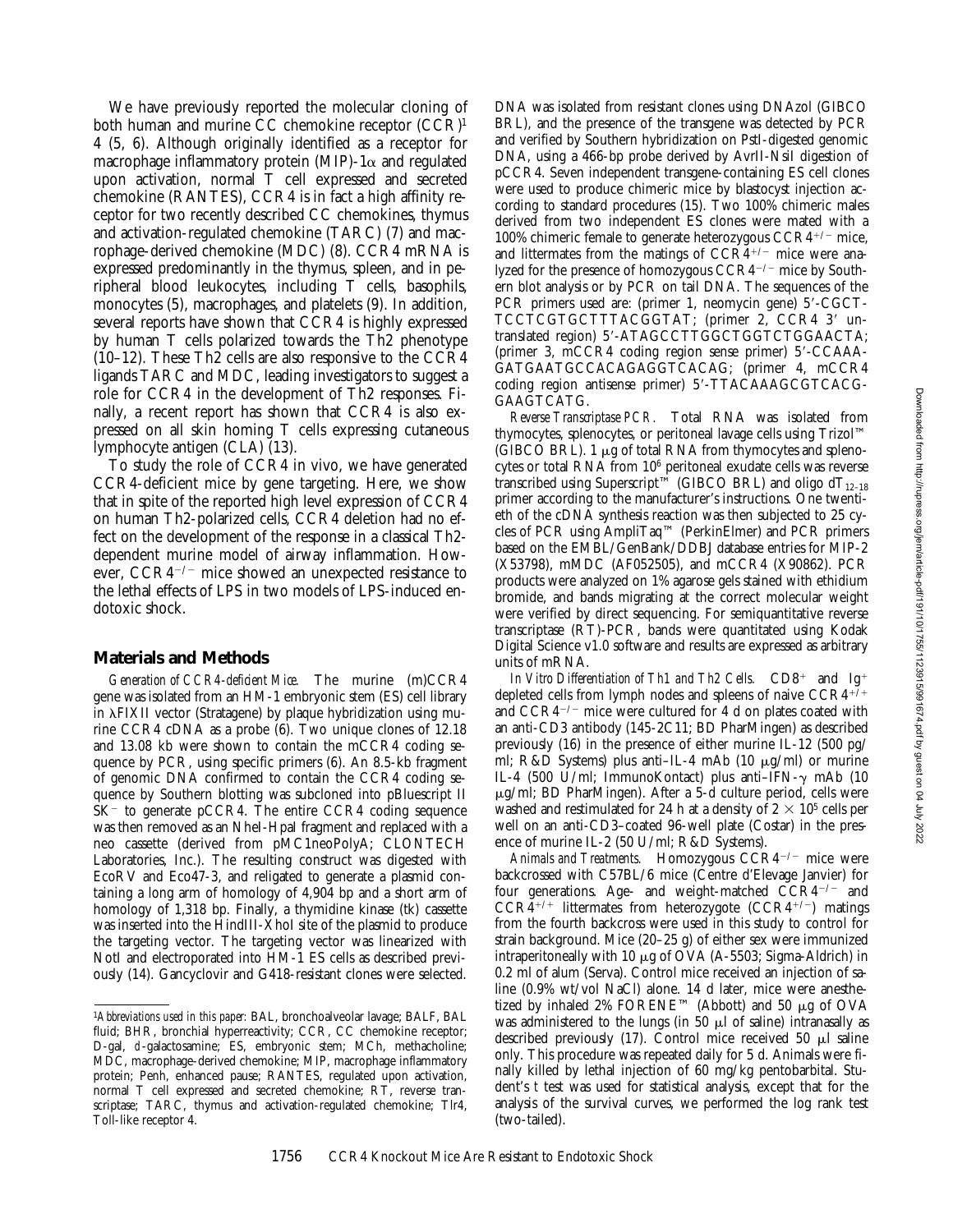Phenol-extracted bacterial LPS from *Escherichia coli* 055:B5 (List Biological Laboratories) was administered at 60, 90, and 120 mg/kg intraperitoneally for the high dose LPS shock model. For the low dose LPS shock model, mice received 1, 2, and 4  $\mu$ g of LPS with 8 mg d-galactosamine (D-gal; Fluka) in 0.5 ml saline. Animals were killed by  $CO<sub>2</sub>$  asphyxiation at the time points indicated in the figures.

*Evaluation of Bronchial Hyperresponsiveness.* Bronchial hyperreactivity (BHR) was measured by recording respiratory pressure curves by whole body plethysmography (18) in response to inhaled methacholine (MCh; Sigma-Aldrich) using a Buxco® apparatus (EMKA Technologies). The airway reactivity was expressed in enhanced pause (Penh) as described previously (19).

Analysis of Blood and Lavage Fluids. Blood (20 µl) was collected from the retroorbital plexus of mice into a heparinized micropipette, then transferred to a Unopette microcollection system for platelet determination (Becton Dickinson). Three independent samples of platelets were counted in a hemocytometer. A minimum of 100 cells were counted, and the arithmetic mean of the three counts was calculated (20).

OVA-specific IgM, IgG1, IgG2a, and IgE titers were measured in serum samples obtained 3 d after the final intranasal treatment with OVA using a standard ELISA protocol (19). Quantification of murine TNF- $\alpha$  in serum and in culture supernatant and IL-1 $\beta$ , IL-6, and MIP-1 $\alpha$  in serum was determined using cytokine-specific ELISAs as per the manufacturer's protocol (R&D Systems).

Bronchoalveolar lavage (BAL) and peritoneal lavage cells were harvested and differential cell counts were performed on cytospin preparations stained with Diff-Quik™ (Baxter Diagnostics). A minimum of 200 cells were counted per field, with 3 fields per sample for BAL, and 5 fields per sample for peritoneal lavage.

For phenotypic analysis of peritoneal cells by flow cytometry, lavaged cells were resuspended at 106 cells/ml in PBS containing 1% BSA and 0.01% azide (FACS buffer). Cells were incubated with Fc block (BD PharMingen) for 10 min at  $4^{\circ}$ C, washed twice with FACS buffer, then incubated for 20 min with FITC-labeled rat anti–mouse F4/80 antibody (Serotec). Cells were washed twice, resuspended in 200 ml FACS buffer, and analyzed on a Becton Dickinson FACScan™ flow cytometer with CELLQuest™ software.

*Chemotaxis Assays.* Spleens from  $CCR4^{+/+}$  and  $CCR4^{-/-}$ mice were dispersed through a  $70 - \mu m$  nylon cell strainer (Becton Dickinson). Erythrocytes were removed by hypotonic lysis. Cells were harvested by centrifugation and resuspended in RPMI medium containing 5% FCS and 2 mM glutamine. Chemotaxis assays were performed using the micro-Boyden chamber method with 5- $\mu$ m filters (21). Recombinant human and mouse chemokines were purchased from R&D Systems or made in house.

#### **Results and Discussion**

The murine CCR4 gene was deleted through homologous recombination using the targeting vector shown in Fig. 1 a. Targeted ES cells were used to generate chimeric mice, which transmitted the transgene through the germline. Southern blot analysis confirmed that the CCR4 gene had been deleted using a DNA probe located in the 5' noncoding region of the gene (Fig. 1 b). PCR was also used to confirm that the CCR4 coding sequence had indeed been deleted while confirming the presence of the neomycin transgene and 3' untranslated sequence of CCR4. The CCR4 knockout mice were viable, appeared

to develop normally, and showed no overt morphological or behavioral defects in the unstressed state. RT-PCR was used to demonstrate that the mRNA for CCR4 was not present in the thymus, spleen (Fig. 1 c), or peritoneal cells (Fig. 1 d) of targeted animals.

The ability of splenocytes and thymocytes, isolated from the targeted and wild-type mice, to migrate in response to the proposed CCR4 ligands was then assessed. Splenocytes (Fig. 1 e) and thymocytes (data not shown) from  $CCR4^{-/-}$ mice had no chemotactic response to TARC or MDC, whereas splenocytes from  $\text{CCR4}^{+/+}$  mice responded with the characteristic dose–response curves, confirming that the gene deleted in this study is an endogenous TARC and MDC receptor. Surprisingly, splenocytes isolated from the CCR4<sup>-/-</sup> mice did not respond to human MIP-1 $\alpha$ (Fig. 1 e) or to murine MIP-1 $\alpha$  (data not shown) in at least four independent experiments. However, the response to human RANTES was similar in both groups of mice (Fig. 1 e). Murine RANTES receptors described to date (CCR1, CCR5, and CCR3) have also been shown to bind and signal in response to MIP-1 $\alpha$  in vitro. Yet RT-PCR analysis of the cells used in the study confirmed that deletion of the CCR4 gene did not interfere with expression of these other receptors (data not shown). This result suggested that in these cell types, CCR4 is a physiological receptor for MIP-1 $\alpha$ . At present, we are unable to explain this astonishing result. However, most of the data on chemokine receptor ligand specificity has been obtained from in vitro studies. As such it is possible that in vivo, other factors affect chemokine receptor selectivity. Alternatively, our observations could reflect the need for cooperativity between distinct chemokine receptors to generate ligand specificity.

The role of CCR4 in the in vitro differentiation of T cells was addressed next. Naive  $CD4^+$  T cells were cultured for 4 d on plates coated with an anti-CD3 antibody either in the presence of IL-12 plus anti–IL-4 antibody, which induces Th1 cell differentiation, or in the presence of IL-4 plus anti–IFN- $\gamma$  antibody, which induces Th2 cell differentiation. Cells were then restimulated with the anti-CD3 antibody for 24 h.  $CD4^+$  T cells initially cultured in the presence of IL-4 showed no significant difference in the production of IL-4 (CCR4<sup>+/+</sup> T cells,  $105 \pm 15$  pg/ml; CCR4<sup>-/-</sup> T cells, 190  $\pm$  10 pg/ml) after restimulation. Likewise, T cells cultured with IL-12 produced comparable levels of IFN- $\gamma$  (CCR4<sup>+/+</sup>, 76  $\pm$  19 ng/ml; CCR4<sup>-/-</sup>,  $49 \pm 8$  ng/ml). These results indicate that in vitro, Th2 and Th1 cell differentiation was not impaired in the  $CCR4^{-/-}$ mice. As in vitro–derived Th2 T cells have previously been shown to express CCR4, we tested whether the cells used in this study could respond to CCR4 ligands in chemotaxis assays. Cells derived from the CCR4 $^{-/-}$  mice failed to migrate in response to MDC, whereas cells derived from the  $CCR4^{+/+}$  mice had a robust chemotactic response to MDC (Fig. 2 a). A similar result was obtained using TARC (data not shown). In addition, in vitro–derived Th2 T cells from both wild-type and  $CCR4^{-/-}$  mice responded to RANTES (Fig. 2 a).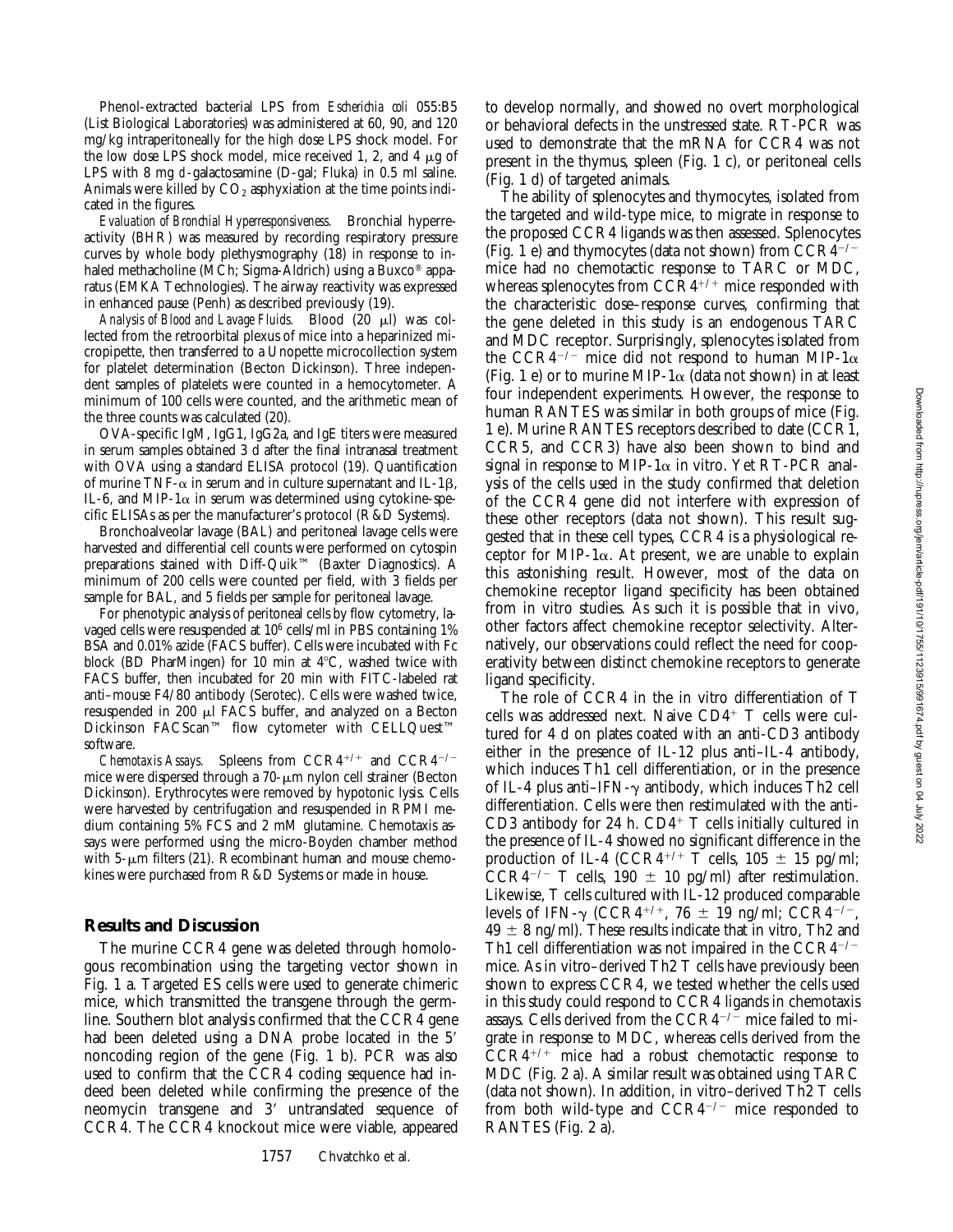



Figure 1. Targeted disruption of the CCR4 gene. (a) Targeting strategy. Wild-type CCR4 locus with partial restriction map (top), targeting vector (middle), and predicted structure of the targeted allele after homologous recombination (bottom). The coding region of the gene is shown as a black box. The neomycin resistance gene is light gray and thymidine kinase gene is dark gray. The arrows denote the position of the PCR primers used to identify ES cell clones expressing the transgene. The probe used for screening genomic DNA is shown by the thick black bar (probe). Restriction sites are as follows: P, PstI; N, NheI; Ns, NsiI; A, AvrI; X, XhoI; E5, EcoRV; Ec, Eco47-3; H, HpaI; and H3, HindIII. (b) Representative Southern blot analysis of PstI-digested tail DNA from wild-type  $(CCR4^{+/+)}$ , heterozygous  $(CCR\widetilde{4}^{+/-})$ , and homozygous knockout mice  $(CCR\tilde{4}^{-7})$ . The expected band sizes of the wild-type allele (4.5 kb) and the targeted allele (3.4 kb) are indicated by arrows. (c) RT-PCR analysis of CCR4 mRNA. Spleen (lanes 1–4) and thymus (lanes 5–8)

of  $CCR^{4/+}$  (lanes 1, 2, 5, and 6) and  $CCR^{+/-}$  mice (lanes 3, 4, 7, and 8). (d)  $R\text{T-PCR}$  analysis of  $CCR^4$  mRNA in peritoneal macrophages isolated from  $CCR^{4+/-}$  (lanes 1–3) and  $CCR^{4--}$  mice (lanes 4–6). The predicted band size of CCR4 PCR product indicated by the arrow is 1.1 kb. (e) Chemotaxis of splenocytes in response to CCR4 ligands. CCR4<sup>+/+</sup> (open circles) and CCR4<sup>-/-</sup> mice (filled circles). Results shown are the means of triplicate determinations for each concentration of chemokine, and are representative of at least four experiments.

The effect of the CCR4 deletion in vivo was studied using an OVA-induced murine model of airway inflammation, a predominantly Th2-associated response (22). Repeated intranasal OVA challenges of immunized CCR4+/+ and  $CCR4^{-/-}$  littermates resulted in a significant increase in BHR in response to inhaled MCh  $(3 \times 10^{-2} \text{ M})$  compared with saline-challenged mice (Fig. 2 a). Penh values were  $0.8 \pm 0.1$  in saline compared with  $1.77 \pm 0.2$  in OVA-challenged CCR4<sup>+/+</sup> mice, and  $0.64 \pm 0.11$  in saline compared with 1.88  $\pm$  0.33 in OVA-challenged CCR4<sup>-/-</sup> mice. Comparable OVA-induced eosinophilia was observed both in BALF (Fig. 2 b) and in lung tissue (data not shown) of  $CCR4^{+/+}$  and  $CCR4^{-/-}$  littermates, a finding consistent with the induction of a Th2 response in the airways. In addition, no significant differences were observed in the BAL fluid (BALF) in either the total cell count or individual leukocyte populations (eosinophils, macrophages, lymphocytes, and neutrophils) between OVA-challenged  $\text{CCR4}^{+/+}$  and  $\text{CCR4}^{-/-}$  littermates (Fig. 2 b). To con-

firm that efficient antigen priming had occurred in the periphery, serum titers of OVA-specific IgM, IgG1, IgG2a, and IgE were measured. Again, all OVA-specific Ig titers were comparable in  $CCR\ddot{4}^{+/+}$  and  $CCR\ddot{4}^{-/-}$  littermates after OVA sensitization and challenge (Fig. 2 c). Taken together, our results suggest that deletion of the CCR4 gene does not impair the development of a Th2 response in vivo in this model. This is in contrast to the data recently reported by Gonzalo et al. (23), in which the administration of polyclonal antibodies against MDC, one of the ligands for CCR4, protected against eosinophilia and BHR. However, there are several explanations for the differences between the results. First, there may be an alternative receptor for MDC on activated cells. Second, the genetic background of mice used in each study may differentially influence susceptibility. Third, the polyclonal antibodies used may have depleted MDC binding cells. These hypotheses will be tested when specific mAbs against murine MDC become available.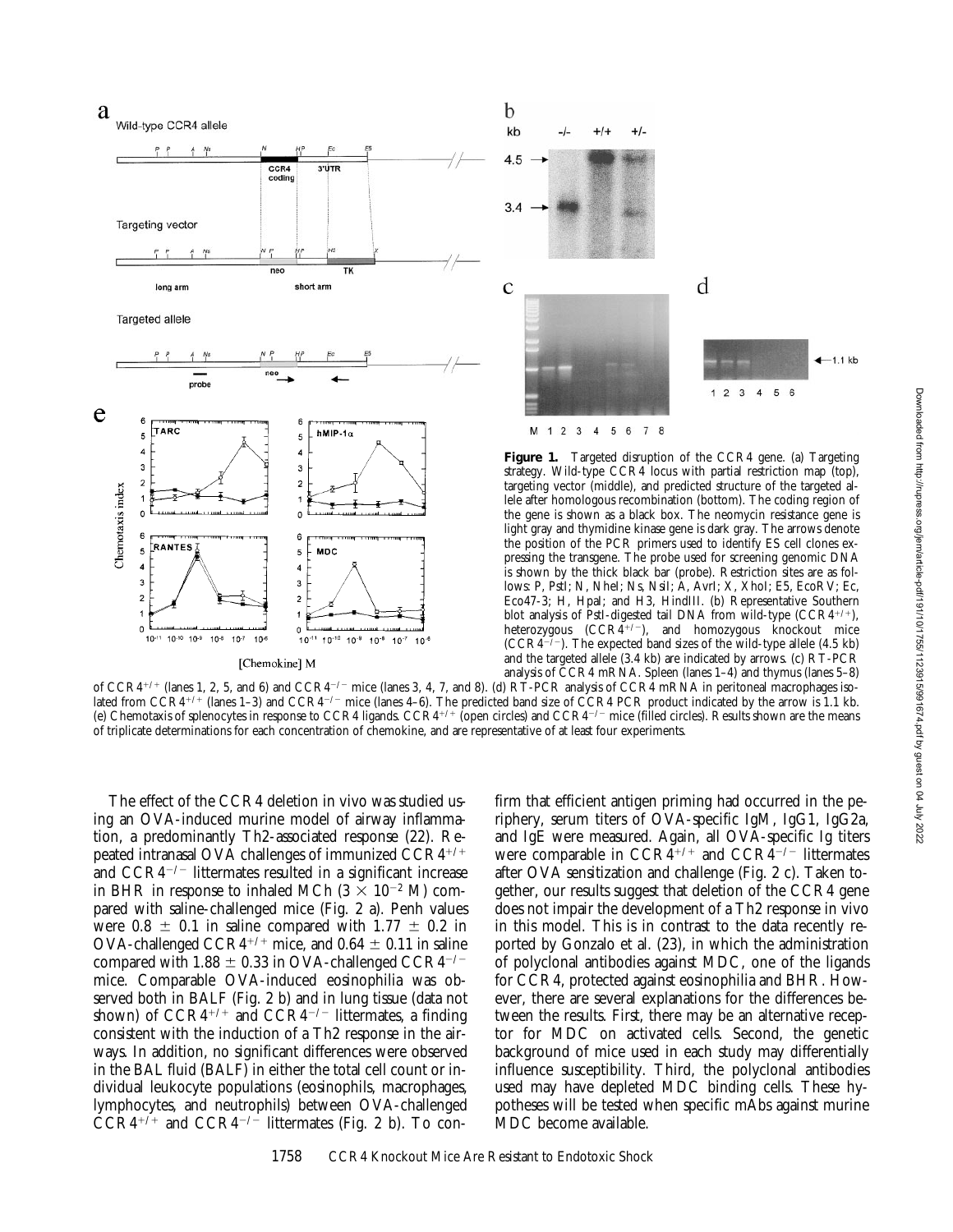

Figure 2. Effect of CCR4 deletion on Th2 responses in vitro and in vivo. (a) Chemotactic response of in vitro-derived Th2 T cells to MDC (top) and RANTES (bottom).  $CCR^{4/+}$  (open symbols) and  $CCR^{+/-}$  (filled symbols). CCR4-deficient mice develop allergic airway inflammation. (b) Airway reactivity in response to MCh in  $\text{CCR4}^{+/+}$  (open symbols) and  $\text{CCR4}^{+/-}$  (filled symbols) mice after OVA priming followed by intranasal challenge with saline (circles,  $n = 10$ ) or OVA (squares,  $n = 13$ ). (c) Total cell count and individual leukocyte populations in BALF. CCR4<sup>+/4</sup> (white bars,  $n = 13$ ) and  $CCR4^{-/-}$  (black bars,  $n = 13$ ). (d) OVA-specific Ig serum titers of OVA-primed and challenged mice were measured by ELISA. Data are shown for one experiment representative of three different experiments, for each parameter measured.

CCR4 is also expressed on other cell types, such as platelets (9), monocytes (5, 24), and macrophages (Parums, D., and Power, C.A., unpublished data; see also Fig. 1 d). Therefore, we assessed the effect of the CCR4 deletion during LPS-induced endotoxic shock, an inflammatory model in which these cells types have been implicated (25, 26). LPS (60–120 mg/kg) was injected intraperitoneally into  $CCR4^{+/+}$  and  $CCR4^{-/-}$  littermates and survival was assessed daily for 6 d (Fig. 3 a). All  $CCR4^{+/+}$  mice died between 2 and 4 d after LPS injection. In contrast, 14 out of 15  $CCR4^{-/-}$  mice were alive on day 6, demonstrating significant resistance to 60 mg/kg LPS ( $P < 0.001$ ). Indeed, the  $CCR4^{-/-}$  mice were also strikingly resistant to LPS doses of up to 120 mg/kg. Control mice (salineinjected CCR4<sup>-/-</sup> mice,  $n = 4$ , and CCR4<sup>+/+</sup> mice,  $n =$ 4) remained alive and healthy throughout the 6-d study (data not shown). Interestingly, during the first few hours after LPS administration,  $\overline{CCR4^{-/-}}$  mice still showed signs of endotoxemia such as shivering and lethargy. How-

ever, these effects were visually milder than in the  $CCR4^{+/+}$  mice.

Intraperitoneal injection of a high dose of LPS is followed by a marked thrombocytopenia and accumulation of platelets in the liver and spleen (27). Blood samples from  $CCR4^{-/-}$  and  $CCR4^{+/+}$  mice contained similar numbers of platelets. Furthermore, in an independent experiment, a superimposable decrease in blood platelet count occurred in both CCR4<sup>+/+</sup> ( $n = 3$ ) and CCR4<sup>-/-</sup> mice ( $n = 3$ ) in the first 20 h after injection of high dose LPS (Fig. 3 b), indicating that there was no obvious difference in platelet mobilization between the two groups. However the platelet count returned to normal in the  $CCR4^{-/-}$  mice by 5 d after treatment.

As a comparison, the effect of the CCR4 deletion in a low dose LPS endotoxic shock model was studied. In this model, the susceptibility of mice to a low doses of LPS (1, 2, and 4  $\mu$ g) is enhanced by coinjection of 8 mg of D-gal (28). Within 24 h of intraperitoneal injection of the LPS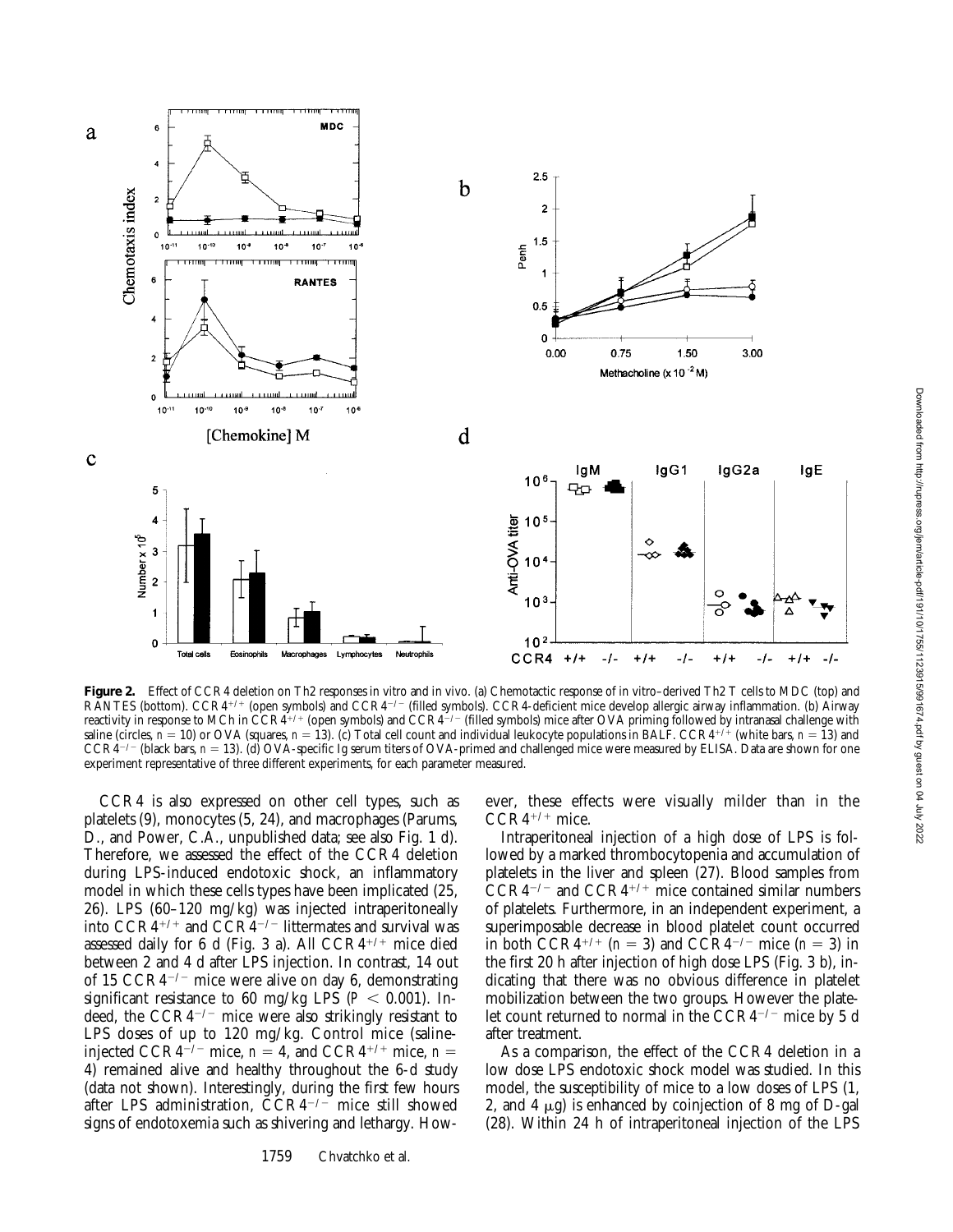



Figure 3. Absence of CCR4 protects against LPS-induced death. (a) Survival curves of  $CCR4^{+/+}$  (open symbols) and  $CCR4^{-/-}$  (filled symbols) mice injected intraperitoneally with 60 mg/kg (squares,  $n = 15$ ), 90 mg/kg (circles,  $n = 4$ ), and 120 mg/kg (triangles,  $n = 4$ ) of LPS. (b) LPS-induced thrombocytopenia after injection of LPS (60 mg/kg). CCR4<sup>+/+</sup> (open squares,  $n = 3$ ) and CCR4<sup>-/-</sup> (filled squares,  $n = 3$ ). (c) Survival curves of  $CCR4^{+/+}$  (open symbols) and  $CCR4^{-/-}$  (filled symbols) mice injected intraperitoneally with 1  $\mu$ g (squares, *n* = 12), 2  $\mu$ g (circles, *n* = 4), and  $4 \mu$ g (triangles,  $n = 4$ ) of LPS plus D-gal (8 mg). The data shown are from three different experiments.

and D-gal combination, only 1 in 12 of the  $CCR4^{+/+}$ mice survived, whereas 9 out of 12 of the  $CCR4^{-/-}$  littermates survived when treated with  $1 \mu$ g of LPS plus D-gal  $(P < 0.02$ ; Fig. 3 c), also demonstrating increased resistance

to low dose LPS. However, when administered at 4  $\mu$ g of LPS with D-gal, all  $CCR4^{-/-}$  mice tested died but with a 6-h delay compared with the wild-type mice.

LPS is known to stimulate the release of proinflamma-



Time (h) after LPS injection

**Figure 4.** Time course of LPS-induced cytokines. Serum levels of TNF- $\alpha$  (a), IL-1 $\beta$  (c), and MIP-1 $\alpha$  (d) after 60 mg/kg LPS treatment; and in vitro production of TNF- $\alpha$  by peritoneal lavage cells stimulated with 1  $\mu$ g/ml LPS (b). CCR4<sup>+/+</sup> mice (white bars, *n* = 3) and CCR4<sup>-/-</sup> mice (black bars,  $n = 3$ ). Results shown are representative of at least two different experiments.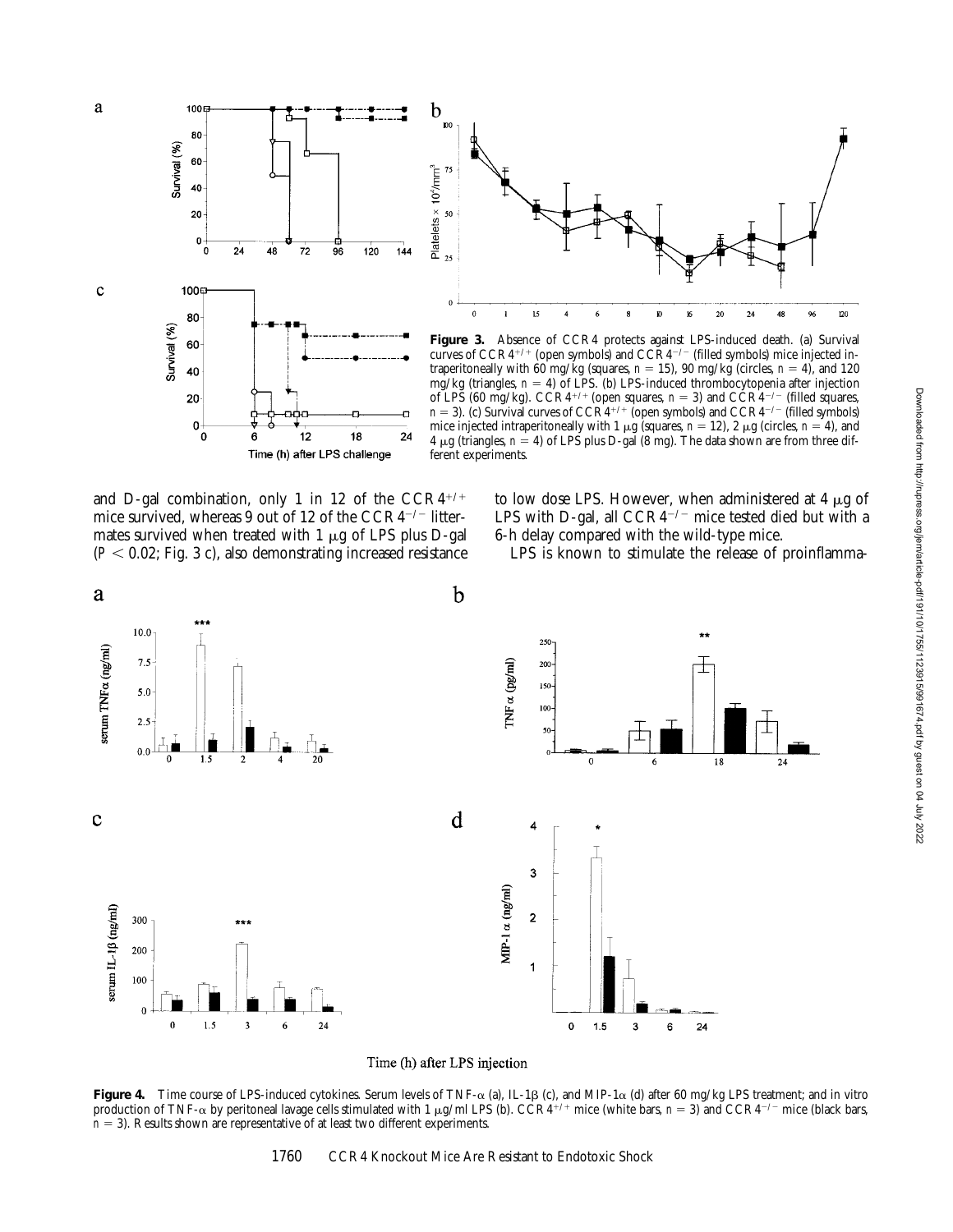tory cytokines such as TNF- $\alpha$  and IL-1 $\beta$  from monocytes, macrophages, and neutrophils (29). Therefore, the effect of the high dose LPS response was studied in more detail. A sharp increase in serum TNF- $\alpha$  levels was observed in  $CCR4^{+/+}$  mice 1.5 h after LPS injection, which returned to baseline by 4 h after treatment. Interestingly,  $CCR4^{-/-}$ mice failed to induce significant levels of serum TNF- $\alpha$  after LPS injection  $(P < 0.002$  at 1.5 h; Fig. 4 a). Cells isolated by peritoneal lavage from naive  $CCR4^{-/-}$  mice produced significantly lower levels of TNF- $\alpha$  when cultured for 18 h in the presence of LPS, compared with cells isolated from naive CCR4<sup>+/+</sup> mice (107  $\pm$  11 compared with  $201 \pm 18$  pg/ml,  $P < 0.0079$ ; Fig. 4 b). In addition, a sixfold decrease in serum IL-1 $\beta$  in CCR4<sup>-/-</sup> mice was observed 3 h after LPS injection  $(P < 0.002)$  compared with  $CCR4^{+/+}$  mice (Fig. 4 c). This suggests that the observed resistance to LPS may in part be due to decreased TNF- $\alpha$ and IL-1 $\beta$  production, implying that CCR4 is indirectly involved in the production of these cytokines. In contrast,

IL-6 production was unaltered (data not shown), suggesting that in  $CCR4^{-/-}$  mice the regulation of IL-6 can be independent from that of TNF- $\alpha$  and IL-1 $\beta$ . Further analysis of the  $CCR4^{-/-}$  samples also revealed a parallel decrease in serum MIP-1 $\alpha$  levels ( $P < 0.0249$  at 1.5 h; Fig. 4 d), pointing to a possible macrophage defect.

The cellular composition of the peritoneal lavage was therefore assessed at various times after injection of high dose LPS. No significant differences were seen in the total number of cells at early time points. At 24 h after high dose LPS treatment, the number of neutrophils detected in the lavage of both groups of mice was comparable (Fig. 5 a). This is as expected, since to date there is no evidence for the expression of CCR4 on neutrophils. Furthermore, we have shown that neutrophils isolated from the peritoneal cavity of wild-type mice after thioglycollate treatment do not respond to CCR4 ligands in chemotaxis assays. In addition, thioglycollate-elicited neutrophils from  $CCR4^{-/-}$ mice respond normally to MIP-1 $\alpha$  and MIP-2 (our unpub-



1761 Chvatchko et al.

**Figure 5.** Analysis of peritoneal lavage cells after high dose LPS treatment. Quantitation of (a) neutrophils and (b) macrophages on cytospin slides prepared from the peritoneal lavage at times indicated. Effect of LPS treatment on macrophage chemokine expression by peritoneal cells as measured by semiquantitative RT-PCR: (c) MIP-2 and (d) MDC.  $CCR4^{+/+}$  mice (white bars,  $n = 3$ ) and CCR4<sup>-/-</sup> mice (black bars,  $n = 3$ ). Analysis of F4/80 expression by peritoneal cells using flow cytometry (e) before LPS treatment, and (f) 24 h after LPS treatment.  $CCR4^{+/+}$  (thick black line) and  $CCR4^{-/-}$  (thin black line). The results shown represent the results of one out of two independent experiments.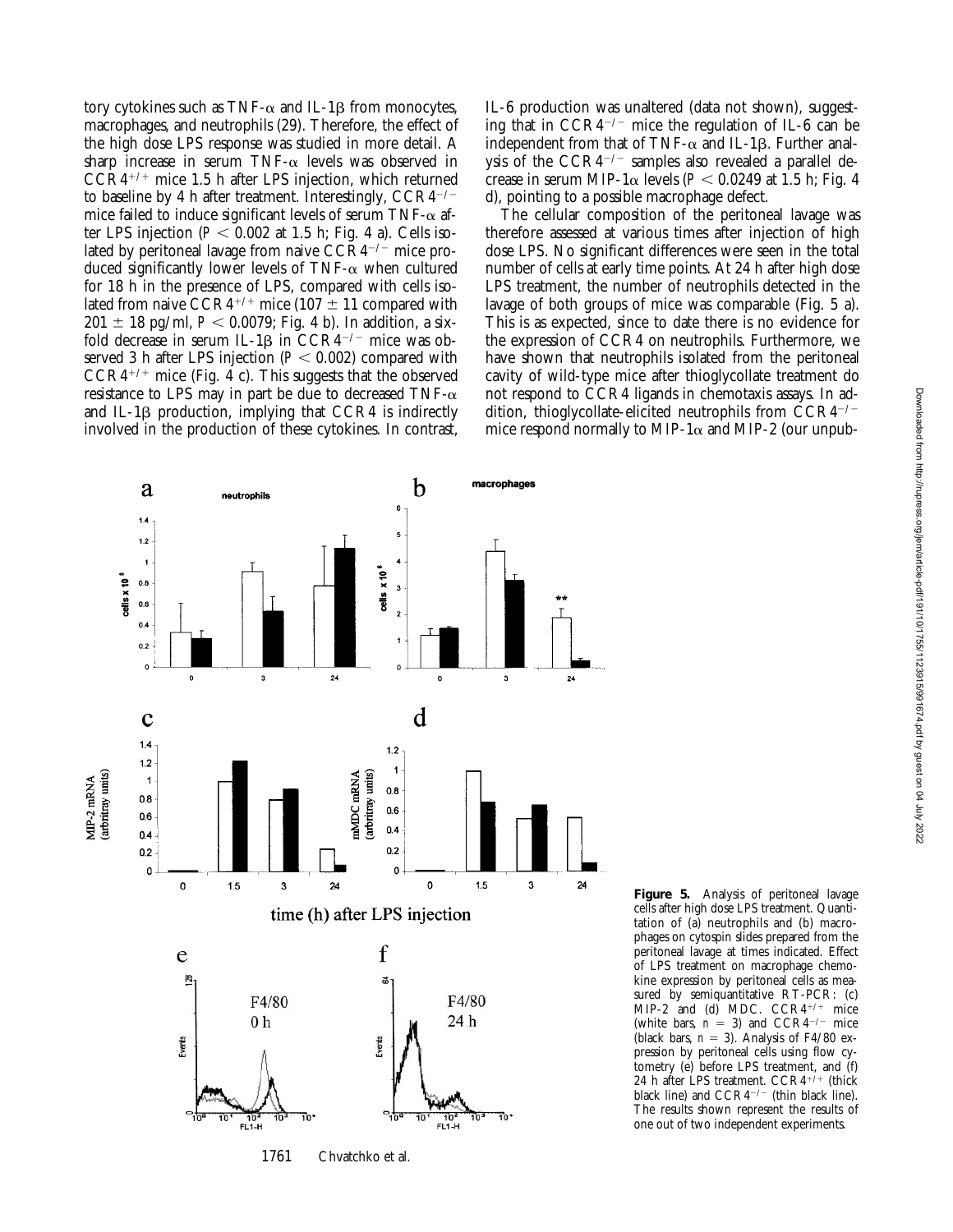lished data). However,  $CCR4^{-/-}$  mice had significantly fewer macrophages than  $CCR4^{+/+}$  mice ( $P < 0.0099$ ; Fig. 5 b). These findings were consistent with the observed decrease in the mRNA expression of the macrophage-associated chemokines MIP-2 (30) and MDC (31) (Fig. 5, c and d). We confirmed the apparent differences in macrophage numbers seen on the cytospins by FACS® analysis for macrophage markers. We found decreased numbers of  $CD11b<sup>+</sup>$ and  $CD14<sup>+</sup>$  cells (data not shown) and an absence or severely reduced number of F4/80-expressing cells in the CCR4<sup>-/-</sup> mice compared with the CCR4<sup>+/+</sup> mice 24 h after LPS treatment (Fig. 5 f). However,  $F4/80^+$  cells were detected in naive mice (Fig. 5 e) as well as at earlier time points after LPS injection in the  $CCR4^{-/-}$  mice (data not shown). These results may imply a defect in the ability of  $CCR4^{-/-}$  mice to retain a particular macrophage population expressing F4/80, in the peritoneum, which in turn may confer LPS resistance in  $CCR4^{-/-}$  mice.

The F4/80 antigen is an unusual seven-transmembrane receptor in that its extracellular domain is composed of EGF domain repeats. Its ligand(s) and precise function remain unknown (32), but while it is well established that activated macrophages express  $F4/80$ , a population of  $CD5<sup>+</sup>$ peritoneal B cells has also recently been shown to express this marker (33). Interestingly, we also noted a decrease in the number of lymphocytes in the peritoneal lavage 24 h after high dose LPS treatment in  $\tilde{C}CR4^{-/-}$  mice (results not shown). However, the identity of the affected lymphocyte population and its contribution, if any, to the mechanism of LPS resistance in  $CCR4^{-/-}$  mice awaits further investigation.

Resistance to LPS-induced lethality has now been demonstrated in several gene-deleted mice, including macrophage migration inhibition factor (MIF [34]), intercellular adhesion molecule 1 (ICAM-1 [35]), and TNF-RI (36), although CCR4-deficient mice are unique in that they can be resistant in both the high and low dose models of LPSinduced endotoxic shock. A great deal is known about the proinflammatory cytokine production after LPS treatment, yet relatively little about the signal transduction pathway by which LPS induces host cell activation. In the currently accepted model, LPS monomers are catalytically transferred by a lipid exchange molecule, LBP (37), to CD14 (38). The LPS transmembrane coreceptor, Toll-like receptor 4 (Tlr4), interacts with the LPS–CD14 complex and initiates LPS signaling (39). The mechanism by which CCR4-deficient mice are resistant to LPS is unclear, but may be due to a difference in downstream signaling events. The use of gene microarrays may help to elucidate the differences between the  $CCRA^{+/+}$  and  $CCR4^{-/-}$  mice in this respect.

In conclusion, we have shown that 24 h after high dose LPS treatment there is a significant reduction in the numbers of macrophages found in the peritoneum of  $CCR4^{-/-}$ mice. At the same time, we noted a decrease in macrophage-associated serum cytokines  $TNF-\alpha$ , IL-1 $\beta$ , and MIP- $1\alpha$ . In addition, peritoneal lavage cells had decreased levels of mRNA for the chemokines MDC and MIP-2, which are thought to be produced mainly by activated macro-

phages. Taken together, these results are consistent with either a defect in macrophage function or the absence of a specific population, which is supported by the disappearance of the  $F4/80^+$  population at 24 h after LPS treatment. Identification of the precise mechanisms of LPS-induced cell stimulation is important for our understanding of bacterial pathogenesis and for the development of strategies to protect against gram-negative bacterial infection. Targeted deletion of the CCR4 gene has revealed an unexpected role for this receptor in LPS-induced endotoxic shock. Thus, although there is only limited relevance of the endotoxic shock models used here in mice, to the condition of septic shock in humans, it remains to be seen whether neutralization of CCR4 either by antibodies or chemokine receptor antagonists will have any therapeutic effect in vivo. Further studies with this animal model should also help elucidate the role of CCR4 in immunity, inflammation, and other biological functions.

The authors wish to thank Dr. Marie Kosco-Vilbois for critical reading of the manuscript, and Prof. Thomas Martin, Dr. Jerome Pugin, Dr. Manfred Kopf, and Dr. Irene Garcia for helpful discussions.

*Submitted: 20 September 1999 Revised: 6 March 2000 Accepted: 8 March 2000*

# **References**

- 1. Luster, A.D. 1998. Chemokines-chemotactic cytokines that mediate inflammation. *N. Engl. J. Med.* 338:436–445.
- 2. Ward, S.G., and J. Westwick. 1998. Chemokines: understanding their role in T-lymphocyte biology. *Biochem. J.* 333: 457–470.
- 3. Proudfoot, A.E., T.N. Wells, and P.R. Clapham. 1999. Chemokine receptors—future therapeutic targets for HIV? *Biochem. Pharmacol.* 57:451–463.
- 4. Wells, T.N., and T.W. Schwartz. 1997. Plagiarism of the host immune system: lessons about chemokine immunology from viruses. *Curr. Opin. Biotechnol.* 8:741–748.
- 5. Power, C.A., A. Meyer, K. Nemeth, K.B. Bacon, A.J. Hoogewerf, A.E. Proudfoot, and T.N. Wells. 1995. Molecular cloning and functional expression of a novel CC chemokine receptor cDNA from a human basophilic cell line. *J. Biol. Chem.* 270:19495–19500.
- 6. Hoogewerf, A., D. Black, A.E. Proudfoot, T.N. Wells, and C.A. Power. 1996. Molecular cloning of murine CC CKR-4 and high affinity binding of chemokines to murine and human CC CKR-4. *Biochem. Biophys. Res. Commun.* 218:337–343.
- 7. Imai, T., M. Baba, M. Nishimura, M.T. Kakizaki, and O. Yoshie. 1997. The T cell-directed CC chemokine TARC is a highly specific biological ligand for CC chemokine receptor 4. *J. Biol. Chem.* 272:15036–15042.
- 8. Imai, T., D. Chantry, C.J. Raport, C.L. Wood, M. Nishimura, R. Godiska, O. Yoshie, and P.W. Gray. 1998. Macrophage-derived chemokine is a functional ligand for the CC chemokine receptor 4. *J. Biol. Chem.* 273:1764–1768.
- 9. Power, C.A., J.M. Clemetson, K.J. Clemetson, and T.N. Wells. 1995. Chemokine and chemokine receptor mRNA expression in human platelets. *Cytokine.* 7:479–482.
- 10. Sallusto, F., D. Lenig, C.R. Mackay, and A. Lanzavecchia.